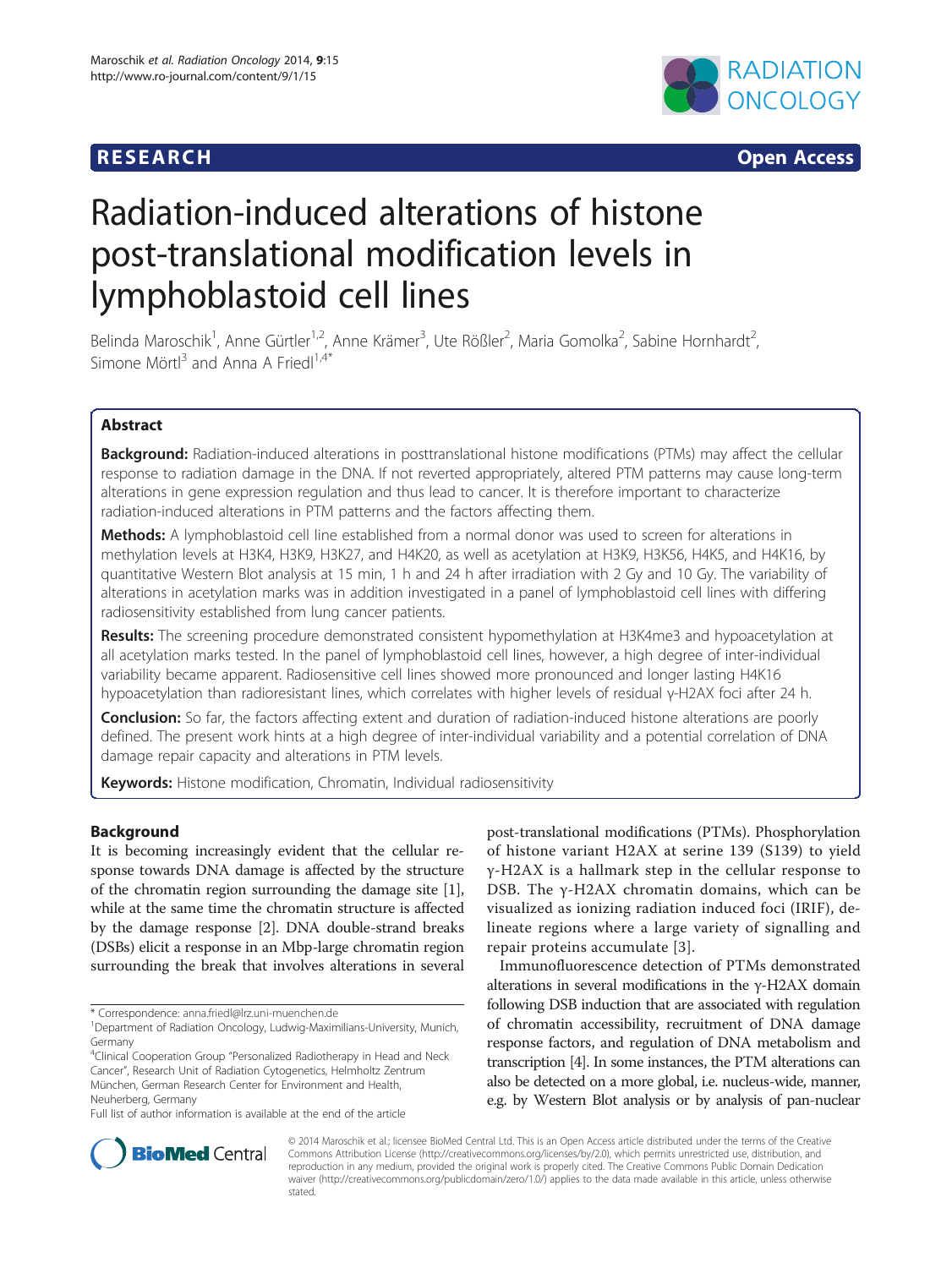immunofluorescence staining. Tjeertes et al. [\[5\]](#page-9-0) conducted in U2OS cells a screen for PTMs that alter both after 24 h incubation with hydroxyurea (a drug that inhibits replication by decreasing the production of desoxyribonucleotides) and 2 h incubation with phleomycin (a drug that induces strand breaks). Only PTMs that exhibited a drastic intensity change in Western Blot-based analysis were considered further, thus raising the possibility that DSB-specific PTMs or PTMs that exhibit only a small alteration were neglected. We decided to conduct a screen to identify PTMs that specifically alter in response to irradiation. In our screen, we used an immortalized normal human lymphoblastoid cell line (LCL). Cells were irradiated with different doses (0 Gy, 2 Gy, 10 Gy) and incubated for 15 min, 1 h and 24 h. Quantitative Western Blot analysis was performed in order to ascertain detection of small alterations. We here report that histone methylation marks exhibit little alteration, except for tri-methylation of H3K4 the levels of which were consistently reduced after irradiation. All acetylation marks tested exhibited a rather longlasting, globally detectable hypoacetylation after irradiation. Histone acetylation marks were also investigated in a panel of LCLs established from lung cancer patients, where we observed a high degree of inter-individual variability. Longterm hypoacetylation of H4K16 was strongest in cell lines exhibiting increased radiosensitivity and enhanced levels of residual γ-H2AX foci.

## Materials and methods

## Tissue culture and irradiation

Screening experiments were conducted with an Epstein-Barr virus (EBV)-immortalised LCL of a healthy male donor (HuKo). The cells were cultivated in RPMI medium in 75 cm<sup>2</sup> flasks (37°C, 5% CO<sub>2</sub>) supplemented with 10% FCS and 1% penicillin/streptomycin. Irradiation with 2 Gy or 10 Gy was performed with a  $^{137}Cs$ -source (HMW-2000, Markdorf, Germany; dose rate: 0.54 Gy/min) at room temperature. Further experiments were conducted with EBV-immortalised LCLs established from young cancer patients of the LUCY study (LUng Cancer in the Young, [www.helmholtz-muenchen/epi/\)](http://www.helmholtz-muenchen/epi/) that differ in radiosensitivity, as tested with Trypan Blue and WST-1 assays (Gürtler et al. 2010). Since the nomenclature of cell lines differs between Gürtler et al. 2010 and the present work, Table 1 lists the names and relative radiosensitivity of the lines used. Line 4008, which was not described in the previous study by Gürtler et al. 2010, exhibits survival characteristics comparable to the sensitive line 36011 (data not shown). All investigations on these cell lines were approved by the Ethics Committee of Bavaria (Germany). An LCL established from an Ataxia teleangiectasia patient (Coriell Institute, NJ, USA: GM03189) and an LCL from the patient's brother with functional ATM (Coriell Institute: GM03323) were used for comparison.

## Table 1 Cell lines from LUCY cohort and controls

| Name in<br>present work | Name in Gürtler<br>et al. 2010 | Radiosensitivity<br>status |  |
|-------------------------|--------------------------------|----------------------------|--|
| $ATM +/+$               | $2+$                           | Resistant                  |  |
| 20037                   | 3                              | Resistant                  |  |
| 4064                    | 9                              | Resistant                  |  |
| 4008                    | n.d.                           | Sensitive                  |  |
| 4028                    | 14                             | Sensitive                  |  |
| 36011                   | 6                              | Sensitive                  |  |
| 4060                    | 17                             | Sensitive                  |  |
| $ATM -/-$               | Sensitive<br>1-                |                            |  |

## Preparation of protein extracts

Cells were incubated after irradiation for 15 min, 1 h or 24 h at 37°C, 5%  $CO<sub>2</sub>$  and then collected by centrifugation (5 min, 800 rpm). After washing the cells twice with ice cold PBS the proteins were extracted with RIPA-buffer (150 mM NaCl, 1% NP-40, 10 mM MDOC, 0.1% SDS, 50 mM Tris pH 8.0) on ice. After denaturation for 10 min at 100°C the DNA was removed after one freeze-and-thaw cycle by centrifugation (90 sec, 15000 rpm).

## Immunoblotting and quantitative Western analysis

The proteins were separated with Laemmli loading dye on 10% Bis-Tris NuPAGE-gels (Invitrogen) or 12% TGX-Precast Gels (BioRad). After immunoblotting, membranes were cut in halves, blocked with Roti-Block (Roth) or milk (depending on the antibody (see Table 2)) and incubated

#### Table 2 Antibodies used in this study

| Antibody        | Company   | Order nr.  | <b>Dilution</b> | <b>Blocking solution</b> |
|-----------------|-----------|------------|-----------------|--------------------------|
| $v$ -H2AX       | millipore | 05-636     | 1:1000          | Roti-Block               |
| H3K4 unmodified | millipore | 05-1341    | 1:1000          | Roti-Block               |
| H3K4me1         | abcam     | ab8895     | 1:1000          | Roti-Block               |
| H3K4me2         | abcam     | ab32356    | 1:1000          | Roti-Block               |
| H3K4me3         | abcam     | ab12209    | 1:1000          | Roti-Block               |
| H3K9ac          | millipore | 06-942     | 1:1000          | Roti-Block               |
| H3K9me1         | millipore | 07-450     | 1:1000          | Roti-Block               |
| H3K9me2         | millipore | 04-768     | 1:1000          | Roti-Block               |
| H3K9me3         | millipore | 07-442     | 1:1000          | Roti-Block               |
| H3K27me3        | millipore | $07 - 449$ | 1:4000          | Roti-Block               |
| H3K56ac         | millipore | 07-677     | 1:1000          | Roti-Block               |
| H4K5ac          | upstate   | 06-759     | 1:1000          | Roti-Block               |
| H4K16ac         | millipore | 07-329     | 1:4000          | 5% milk                  |
| H4K20me1        | millipore | 07-1570    | 1:1000          | Roti-Block               |
| H4K20me2        | millipore | 07-367     | 1:1000          | Roti-Block               |
| H4K20me3        | abcam     | ab9053     | 1:1000          | Roti-Block               |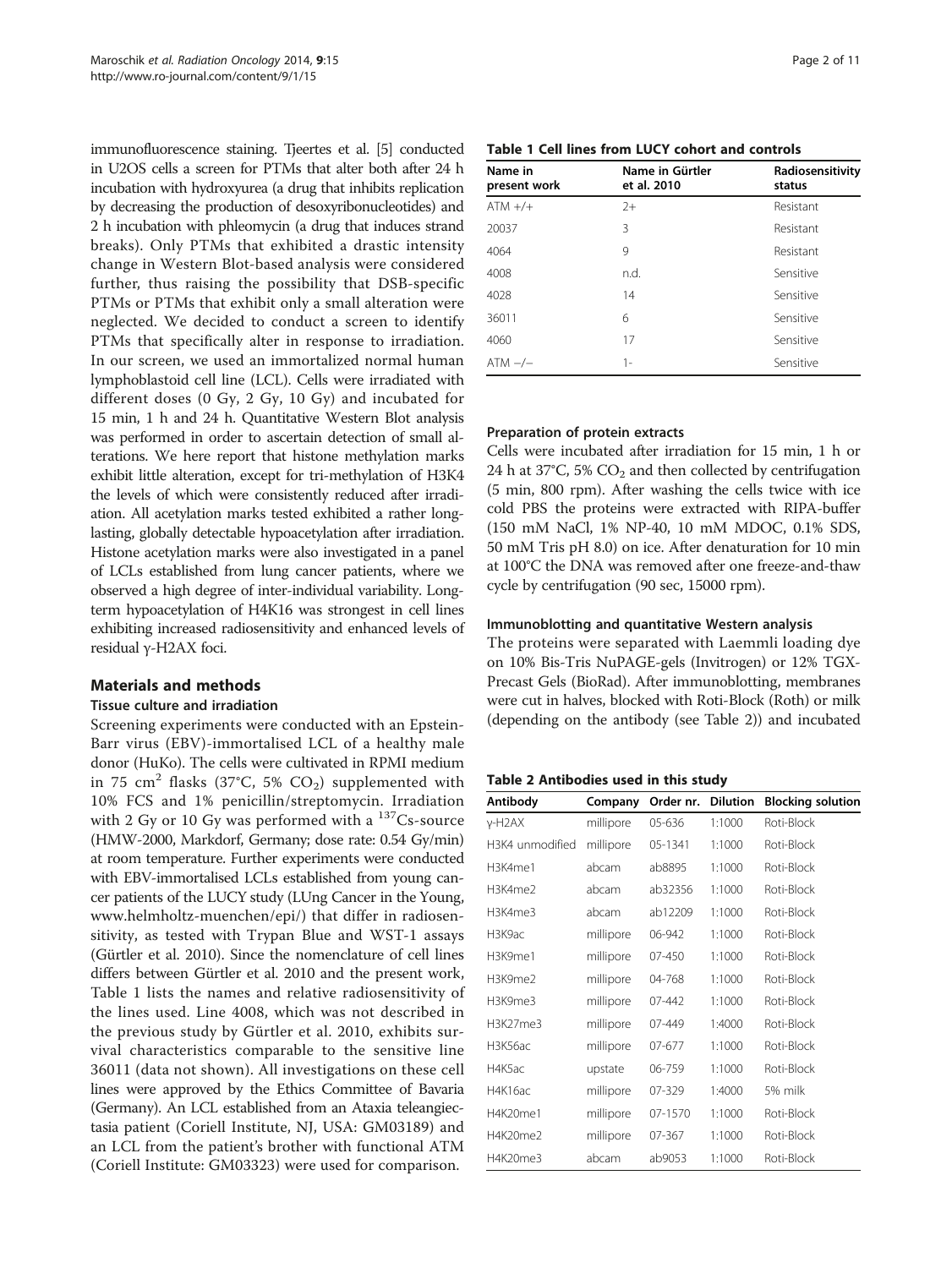with primary antibodies in the indicated blocking solution before detection with appropriate secondary antibodies m-HRP and r-HRP (Santa Cruz; sc2004 and sc2005, respectively). Blots were developed with Amersham ACL Advance (GE Healthcare). Chemiluminescence was detected and images were acquired with a CHEMISMART documentation system (Peqlab, Vilber Lourmat) and the Chemi-Capt 5000 software. Quantitative analysis was performed with the Bio-1D software (Vilber Lourmat). In order to ascertain detection of small differences between samples, blots were only evaluated when in all lanes to be compared directly equal amounts of protein extracts had been loaded. This was determined by equal intensity of the Tubulin alpha signals (max. 20% variation over all lanes to be compared). The signals were normalized with respect to the unirradiated samples at each time point and the Tubulin alpha signals. Data are from at least 2 independent experiments. Significance of deviation from controls was determined by t-tests.

All antibodies were tested for specificity by peptide competition assays, except for H3K56ac, for which no competing peptide was commercially available. We could exclude, however, that our antibody directed against H3K56ac recognizes H3K9ac, which has a similar target site (Drogaris et al. 2012). All the tested antibodies were specific except for the antibodies detecting the different H4K20 methylation levels, which exhibited some crossreactivity against the different methylation states.

#### Quantitative analysis of γ-H2AX foci

DNA damage-induced phosphorylation of the histone H2AX variant was analyzed 24 h after irradiation with 10 Gy gamma rays. Prior to fixation, cells were spun onto slides for 5 min at 500 rpm using a Cytospin centrifuge. Cells were fixed in 2% PFA/PBS for 15 min, permeabilised in 0.25% Triton X-100/PBS for 5 min, washed three times for 5 min each in PBS and blocked with 1% BSA/PBS three times for 10 min each. Cells were covered with 75 μl of the primary antibody (anti-phospho-Histone H2A.X(Ser139), #05-636, Millipore) diluted 1:200 in 1% BSA/PBS and incubated in a humid chamber at 4°C over night. After washing with PBS (5 min), 0,25% Triton/PBS (10 min), PBS (5 min) and 1% BSA/PBS (7 min), cells were incubated with 75 μl of the secondary antibody (Alexa Fluor 555 goat anti mouse; A-21422, Life Technologies) diluted 1:1000 in 1% BSA/PBS for 45 min at 4°C. Again, cells were washed in 0.25% Triton/PBS two times for 5 min and in PBS two times for 10 min. For counterstaining, cells were incubated with Hoechst-33342 (Sigma-Aldrich) for 2 min and washed in PBS two times. Prior to microscopic analysis, cells were covered with 16 μl Vectashield (Vector Laboratories) and sealed with a coverslip. For foci analysis, an automated scanning and analysis system (Axioplan 2; Carl Zeiss Jena; Metafer4, MetaSystems) was used [[6\]](#page-9-0).

### Results and discussion

We screened for alterations in histone modifications detectable by Western Blot analysis of nuclear extracts from a normal LCL (HuKo) after irradiation with two different doses (2 Gy, 10 Gy) and post-irradiation incubation for three different time periods (15 min, 1 h, 24 h). The amount of several of the PTMs tested is known to locally alter within the  $\gamma$ -H2AX domain in response to irradiation. Estimating conservatively that 10 Gy of  $\gamma$ -irradiation induce about 400 DSB, each resulting in a γ-H2AX domain of about 2 Mbp [\[7\]](#page-9-0), a complete loss of a given PTM within these domains would result in a reduction of the total nuclear signal by about 13% (assuming homogeneous distribution of the PTM within the  $6 \times 10^9$  bp of the genome). We assume that alterations detectable after 10 Gy may be explained by local events, although more global events cannot be excluded. Alterations detectable after 2 Gy, however, most probably involve some global response reactions.

H4K20 methylation is involved in chromatin compaction and DNA damage response (recent review by [\[8](#page-9-0)]). While H4K20me3 is a marker for silenced heterochromatin, H4K20me2 (which is present on 80% of all chromatinbound H4 molecules in proliferating cells) and H4K20me1 are broadly distributed. H4K20me1 and H4K20me2 play important roles in the DNA damage response as binding sites for 53BP1 [[9-14\]](#page-9-0). Nevertheless, bulk levels of H4K20me1 and H4K20me2, as well as H4K20me3, appear to be quite stable after damage induction [\[9](#page-9-0),[11,15,16](#page-9-0)], although others reported increased mono- and dimethylation [[17](#page-9-0)]. In our study, no significant alterations were detectable in the nuclear amount of H4K20me1, H4K20me2 or H4K20me3 (Figure [1\)](#page-3-0).

H3K9 methylation is involved in transcriptional silencing, formation of heterochromatin regions and DNA methylation. Although H3K9me3 has been implicated in the DNA damage response as a binding site for the histone acetyltransferase TIP60 [\[18](#page-9-0)], in many studies alterations in the amount of H3K9me3 or H3K9me2 could not be detected, neither within the γ-H2AX domain nor on a global level ([[15,18-](#page-9-0)[23](#page-10-0)]). Others, however, observed a transient reduction in nuclear H3K9me3 and H3K9me2 immunofluorescence signals within the first 45 min after irradiation with 2 Gy [\[24\]](#page-10-0). Our observations on H3K9me3 are compatible with a transient reduction, although statistical significance was only obtained for the sample irradiated with 2 Gy and incubated for 1 h (Figure [2](#page-5-0)). Of note, the same antibody was used in our study and the work by Young et al. [\[24](#page-10-0)] to detect H3K9me3. We could not confirm a reduction in the amount of H3K9me2, however. In addition, we did not observe significant alterations in the amount of H3K9me1 (Figure [2\)](#page-5-0).

H3K27me3 is a histone modification associated with gene silencing via polycomb repressive complex 2 (PRC2) (reviewed by [\[25](#page-10-0)]). Recruitment of members of the PRC2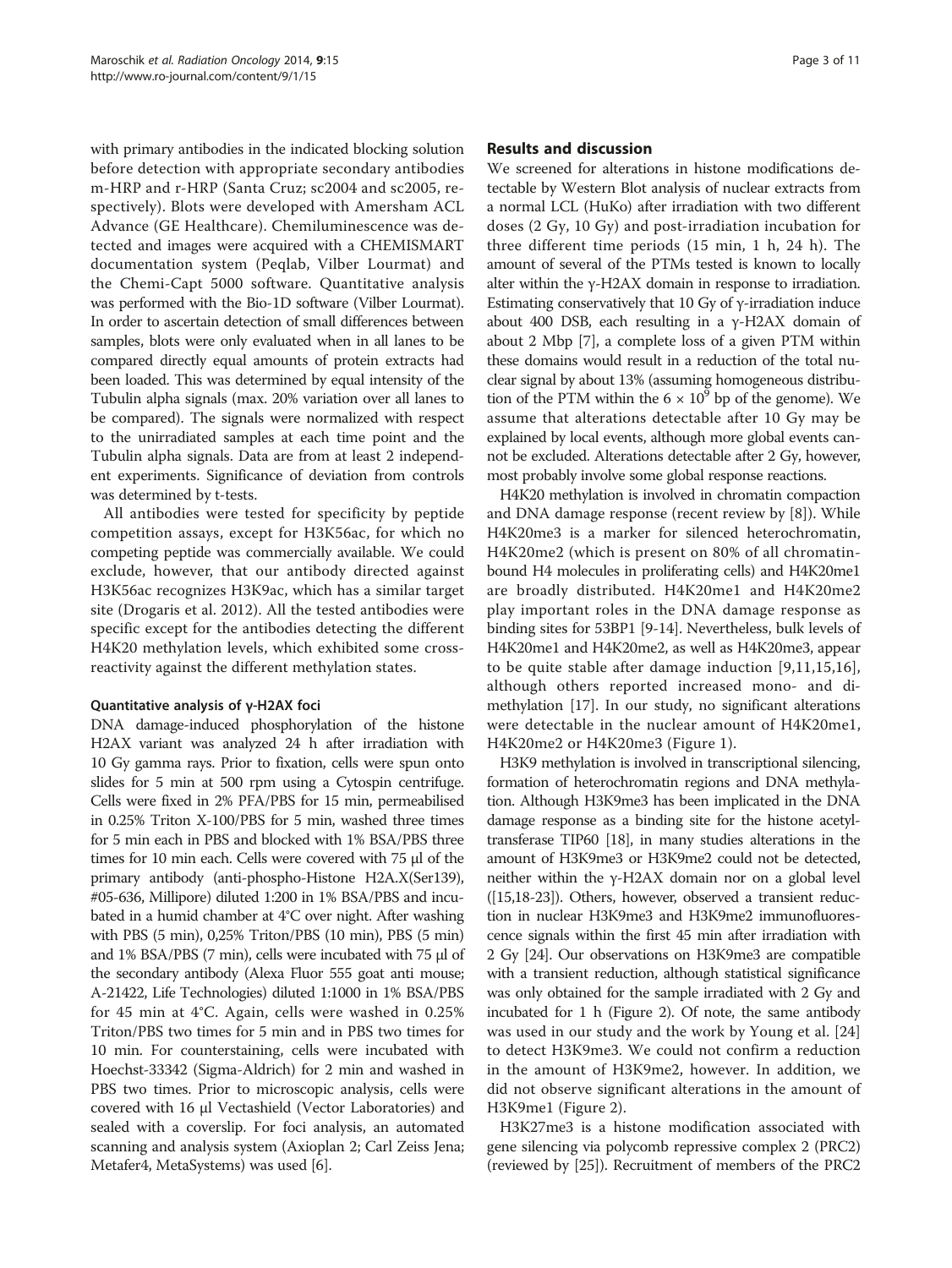Maroschik et al. Radiation Oncology 2014, 9:15 Page 4 of 11 http://www.ro-journal.com/content/9/1/15

<span id="page-3-0"></span>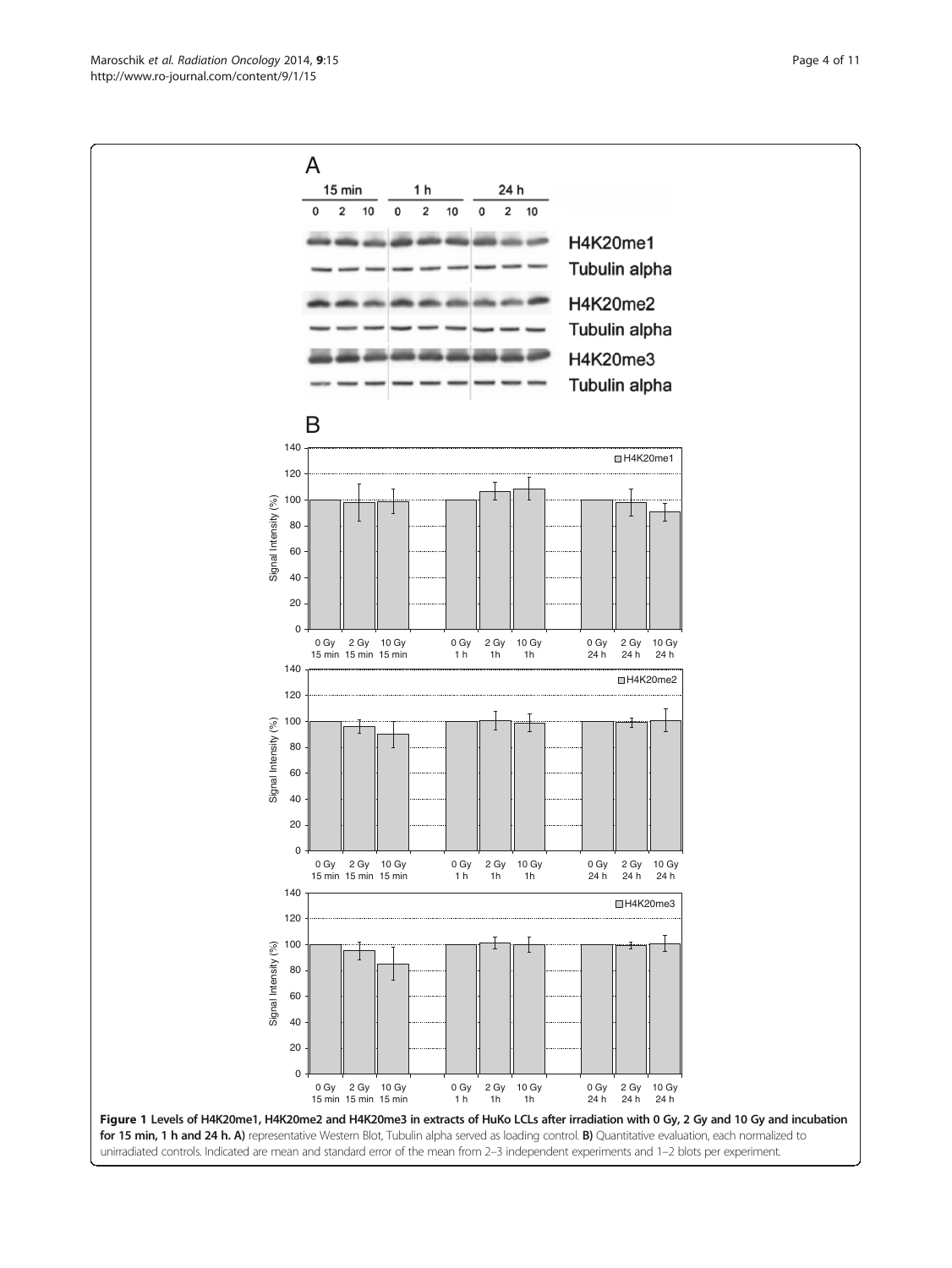Maroschik et al. Radiation Oncology 2014, 9:15 Page 5 of 11 http://www.ro-journal.com/content/9/1/15

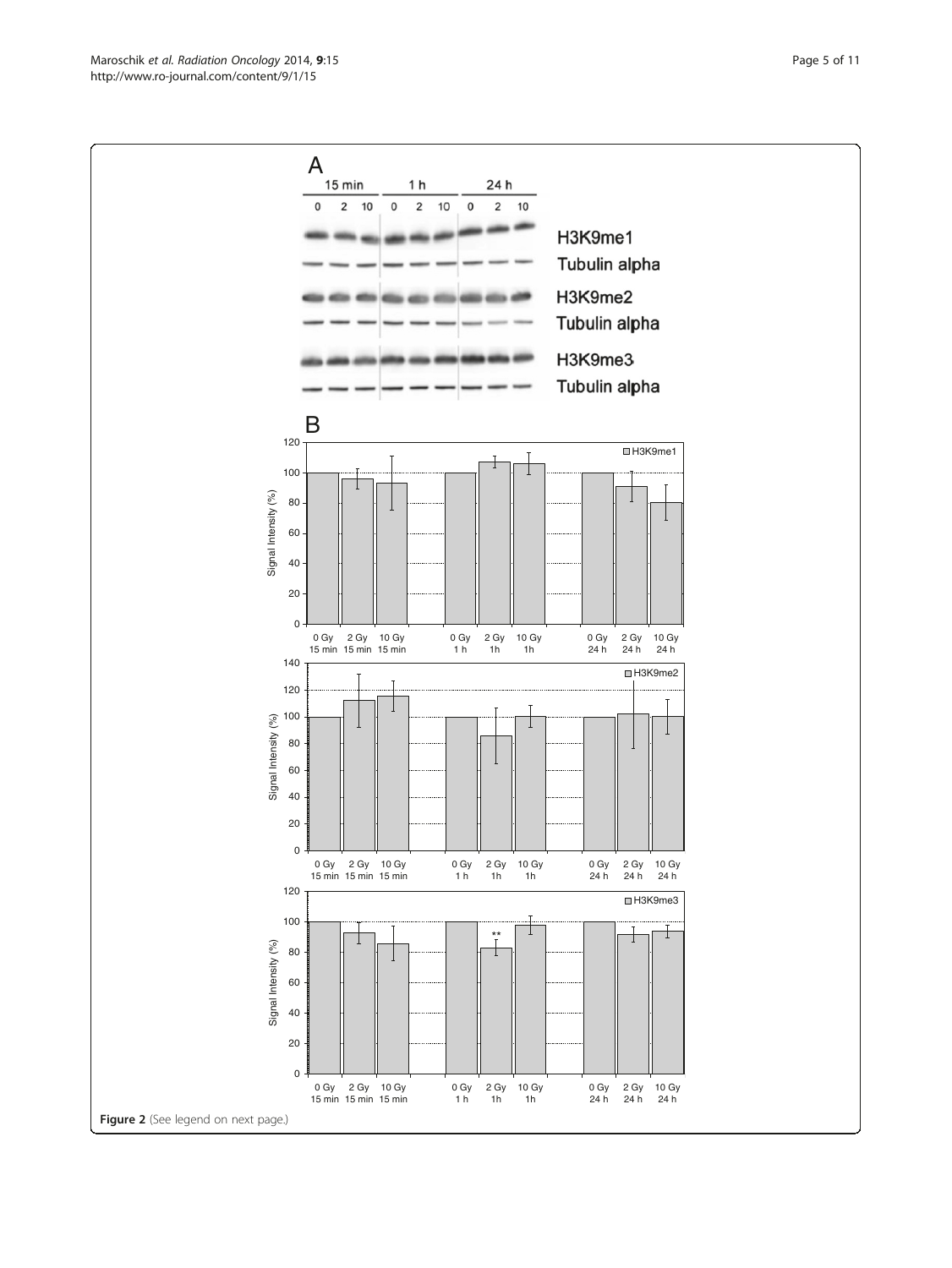#### <span id="page-5-0"></span>(See figure on previous page.)

Figure 2 Levels of H3K9me1, H3K9me2 and H3K9me3 in extracts of HuKo LCLs after irradiation with 0 Gy, 2 Gy and 10 Gy and incubation for 15 min, 1 h and 24 h. A) representative Western Blot, Tubulin alpha served as loading control. B) Quantitative evaluation, each normalized to unirradiated controls. Indicated are mean and standard error of the mean from 2–3 independent experiments and 1–3 blots per experiment. \*\* statistically significant with  $0.005 > a > 0.0005$ .

complex and accumulation of H3K27me3 has been shown at DNA damage sites induced by laser irradiation or ionizing irradiation [\[22,26\]](#page-10-0). However, there is no evidence of global alterations in H3K27me3 levels after irradiation (Figure 3).

Methylation at H3K4 is associated with transcriptionally active regions, with H3K4me3 preferentially found in 5′ upstream regions of genes. Recently we demonstrated by immunofluorescence analysis a loss of H3K4me3 and H3K4me2 signals in γ-H2AX domains, which started within minutes after damage infliction by irradiation and increased over time [[24](#page-10-0)]. In addition to local loss of H3K4me3, we also detected a global reduction of H3K4me3 levels by Western blot analysis in HeLa cells [[24](#page-10-0)]. In the present work, a robust reduction of H3K4me3 levels was found in LCL cells under various dose and incubation time combinations (Figure [4\)](#page-6-0), thus corroborating our earlier observations. Mono- and di-methylated H3K4 did not exhibit significant alterations in response to irradiation, while analysis of unmethylated H3K4 gave inconclusive results: after irradiation with 10 Gy, a transient decrease

was evident after 15 min, followed by an increase after 24 h (Figure [4\)](#page-6-0). Whether this pattern is causally related to the loss of H3K4me3 remains to be elucidated.

Histone acetylation is generally assumed to contribute to chromatin opening. A classic view on DNA damage response assumes that enhancement of accessibility at damage sites is necessary to warrant efficient recruitment of DNA damage response and repair proteins, and that histone acetylation, especially at the N-terminal tail of H4, plays a fundamental role in conferring enhanced accessibility (e.g., [\[27](#page-10-0)-[30\]](#page-10-0), Xu et al. 2010; reviewed by [[31](#page-10-0)]. A more detailed analysis of histone acetylation patterns following DNA damage induction revealed, however, that the processes are more complex. H4K16ac is a well-characterized modification that was experimentally shown to disrupt chromatin compaction in vitro [\[32,33](#page-10-0)]. A biphasic regulation of H4K16ac was observed at DSB sites, with a rapid loss of acetylated H4K16 that later is followed by an increase in acetylation levels [[16](#page-9-0)[,34,35](#page-10-0)]. Since H4K16 acetylation diminishes 53BP1 binding to H4K20me2, rapid loss of the acetyl group after DSB

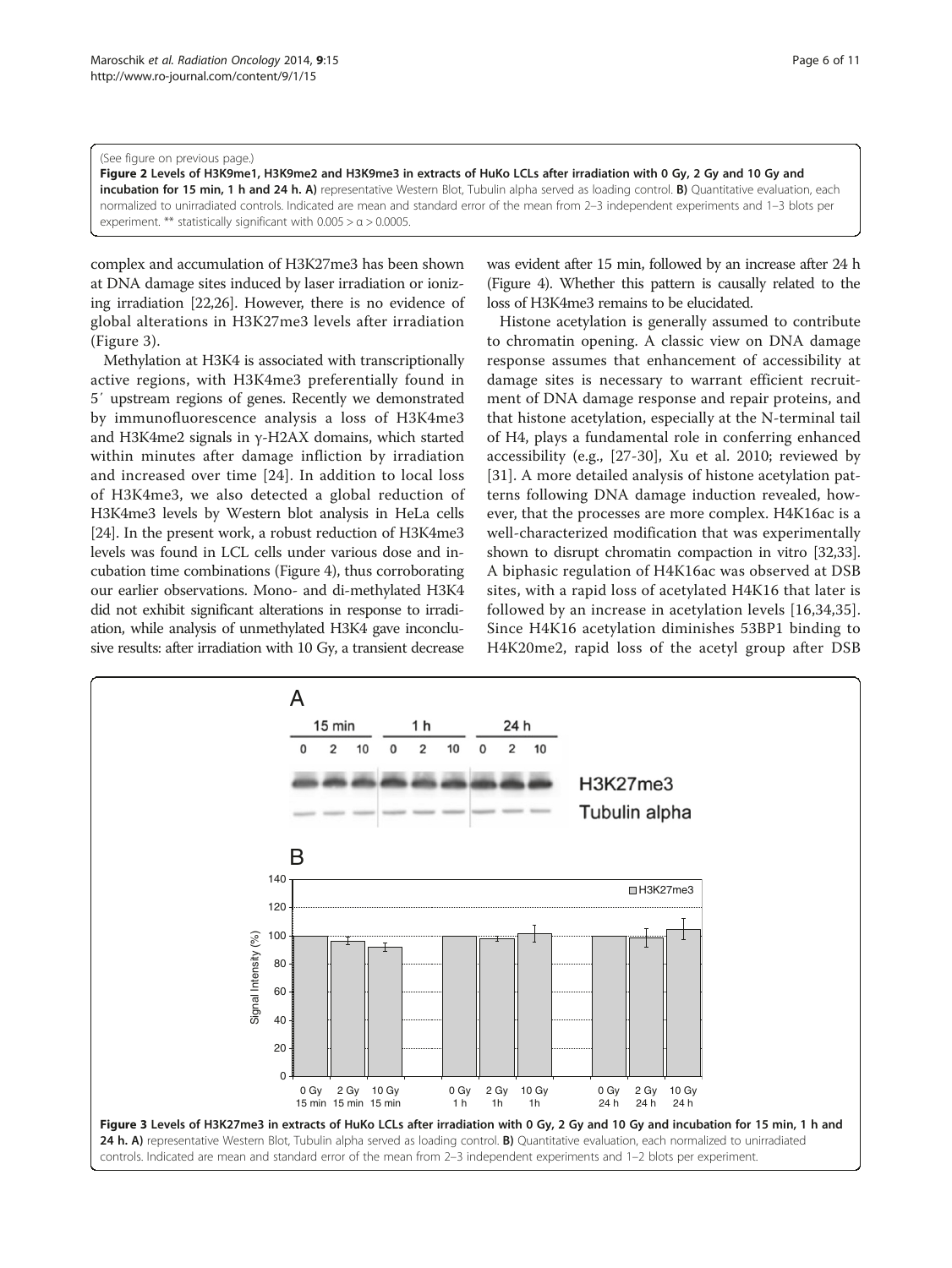

<span id="page-6-0"></span>



induction promotes 53BP1 accumulation at the break site [[16](#page-9-0),[35](#page-10-0)]. On a global level, a similar biphasic dynamics was reported by Hsiao and Mizzen [[16](#page-9-0)] after Bleocin treatment, while others find an increase of H4K16ac levels already very shortly after irradiation [[36,37](#page-10-0)]. In our study, we observe comparable reductions of H4K16ac levels at all time points and doses tested (Figure [5\)](#page-7-0), albeit statistical significance was only obtained for samples irradiated with 2 Gy and incubated for 15 min and 24 h.

Globally detectable rapid deacetylation may occur on several N-terminal lysines of H4 [\[16](#page-9-0)]. We tested H4K5ac and observe a reduction in the level of this mark at several time points after irradiation, up to 24 h (Figure [5](#page-7-0)). Similar patterns were observed with H3K56ac (Figure [5\)](#page-7-0), a modification the biological function of which in mammalian cells is still largely unclear. Conflicting data were reported on global H3K56ac alterations after induction of different damage types [[5,](#page-9-0)[34,38](#page-10-0)-[40\]](#page-10-0) and a detailed analysis of global H3K56ac patterns depending on radiation dose and postirradiation incubation had been lacking hitherto. To reconcile conflicting data on whether H3K56ac levels decrease or increase in γ−H2AX-decorated chromatin regions ([\[34,39,41,42\]](#page-10-0)), a model assuming a biphasic pattern with rapid loss of H3K56ac and subsequent restoration or even overshooting accumulation was proposed, similar to the situation with H4K16ac [[34,38](#page-10-0)]. However, our observations on H4K16ac, H4K5ac, and H3K56ac hint at a long-term reduction in the nuclear amount of these modifications by up to 20-30%, similar after 2 Gy and 10 Gy. Since, according to our earlier estimation, alterations that take place exclusively in the γ−H2AX domain are expected to affect genomic levels by a few percent at most, these observations suggest that not only the immediate vicinity of the DSB sites is concerned.

Another histone acetylation implicated in the DNA damage response is H3K9ac. In addition to a local loss in γH2AX-decorated radiation-induced foci [[43\]](#page-10-0), decreased global levels after treatment with various genotoxic agents were reported [[5](#page-9-0),[44](#page-10-0)]. Our data hint at a rapid and transient decrease in H3K9ac levels, the extent of which appears to be lower than observed for the other acetylation sites tested (Figure [5\)](#page-7-0).

To further elucidate the reason for the high preponderance of conflicting reports on alterations in histone PTM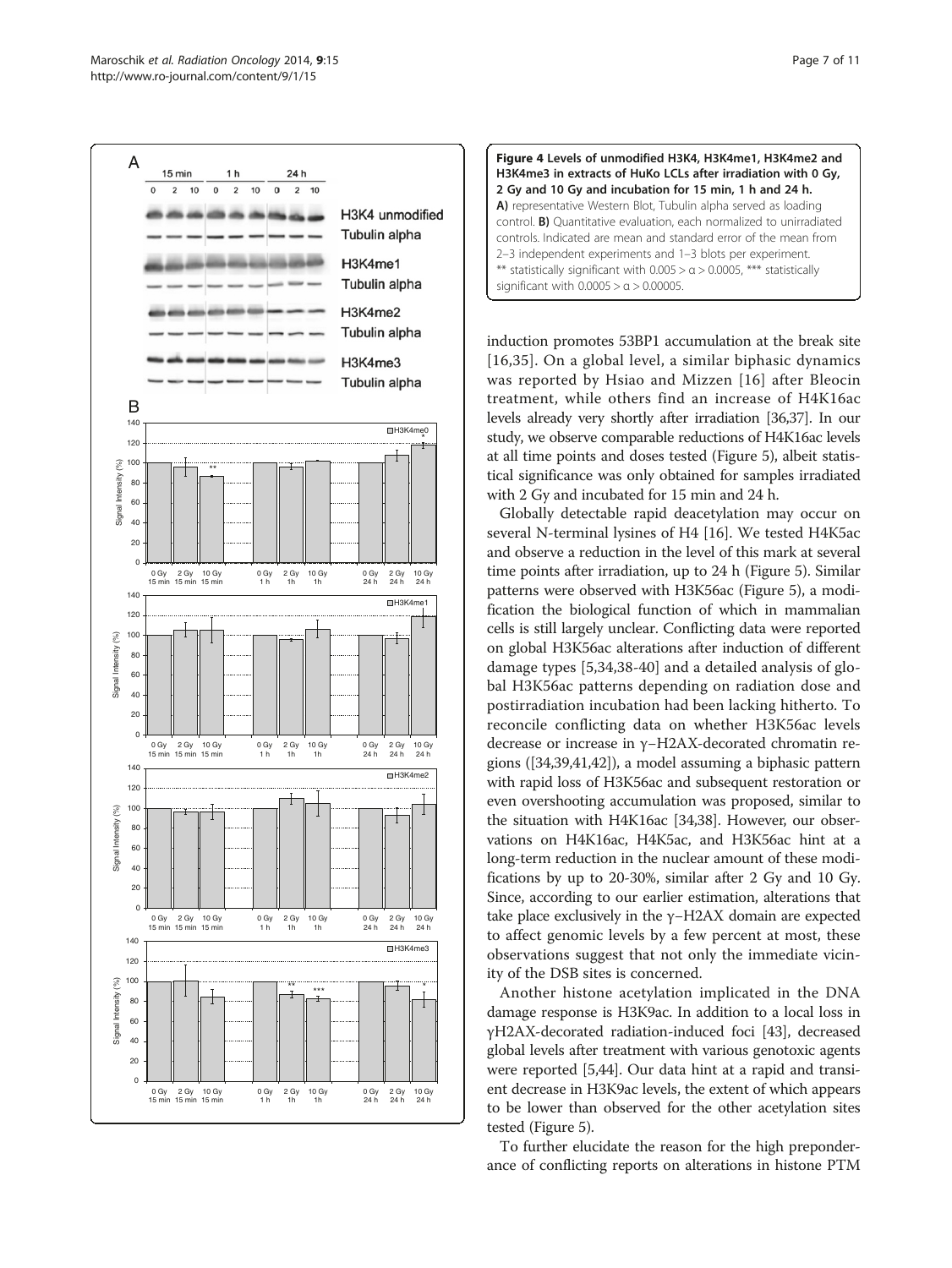<span id="page-7-0"></span>



patterns after DSB induction, and to determine whether the observed differences may be associated with different radiosensitivity, we expanded our analysis to a panel of LCL lines established from young lung cancer patients (LUCY cohort; [[45\]](#page-10-0)). In prior work radiation sensitivity of these LCLs was established using viability assays (Gürtler et al. 2010). We consider the lines 20037 and 4064 as relatively resistant, with viability levels similar to the ATM-proficient cell line GM03323, which was included as a control. In contrast, the sensitive lines 4008, 4028, 36011, and 4060 exhibit survival levels comparable to the ATM-deficient cell line GM03189. As compared to the resistant lines, all sensitive lines exhibit higher levels of residual γ−H2AX foci at 24 h after irradiation with 10 Gy, hinting at compromised DSB repair in these lines (Table 3). We investigated H3K56ac, H4K5ac and H4K16ac in these cells lines as these PTMs yielded rather robust alterations in the screen with HuKo LCLs. Histone acetylation levels were investigated 1 h and 24 h after irradiation with 10 Gy (Figure [6\)](#page-8-0). We note a prominent inter-individual variability of quality and quantity of alterations in the acetyl marks tested, which in general seems not to be related to radiation sensitivity, with the exception of residual H4K16 hypoacetylation at 24 h after irradiation. In all four sensitive cell lines established from lung cancer patients, the extent of hypoacetylation at H4K16 was stronger than in any of the radioresistant lines. With reductions in the range of 20-30%, it is possible that hypoacetylation involves not only the γ-H2AX domains, but additional

Table 3 Residual γ-H2AX foci 24 h after γ-irradiation with 10 Gy

| Cell line | Residual γ-H2AX foci (compared to unirradiated control) |
|-----------|---------------------------------------------------------|
| $ATM +$   | $119% + 5%$                                             |
| 20037     | $101\% \pm 5\%$                                         |
| 4064      | $99\% + 8\%$                                            |
| 4008      | $172\% + 4\%$                                           |
| 4028      | $169% + 9%$                                             |
| 36011     | $167% + 9%$                                             |
| 4060      | $177\% + 11\%$                                          |
| ATM -     | $141\% + 4\%$                                           |

Shown the mean and standard deviation of two independent experiments.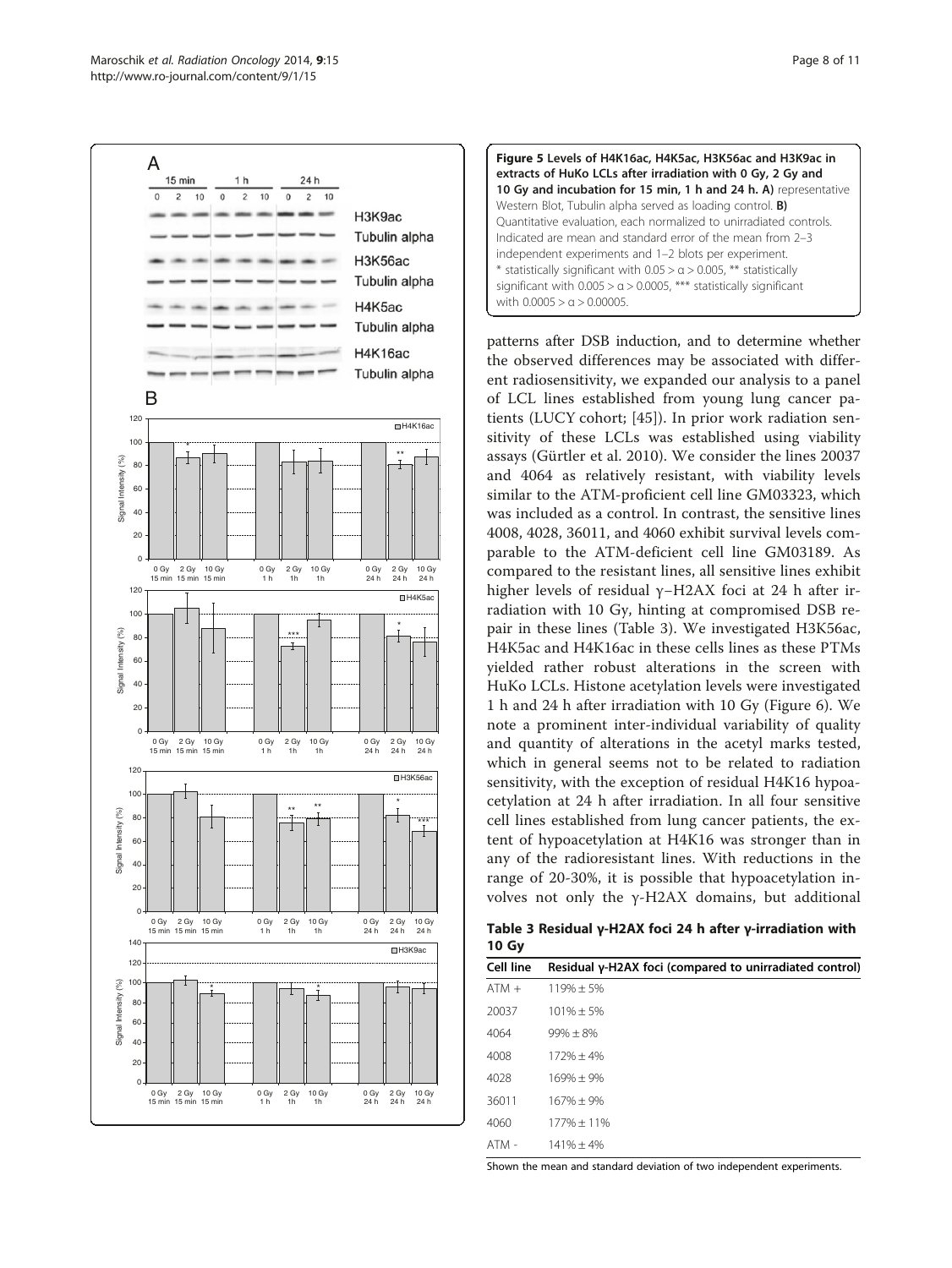<span id="page-8-0"></span>

genomic regions. Further experiments are necessary to clarify this question.

While our sample size is too small to allow final conclusions, a correlation between prolonged H4K16 hypoacetylation and radiosensitivity or reduced DSB repair would be intriguing. It is possible that reduced repair retards re-establishment of chromatin structure, therefore protracting hypoacetylation. On the other hand, it is also conceivable that reduced repair is causally linked

to prolonged hypoacetylation of H4K16: recent work showed that hypoacetylation at H4K16 results in enhanced binding of 53BP1 and thus reduced binding of Brca1. The presence of 53BP1 blocks resection and thus facilitates DSB repair via non-homologous end joining, while the presence of Brca1 would promote resection and repair via homologous recombination [\[16](#page-9-0)[,34,35](#page-10-0)]. The outcome of prolonged H4K16 hypoacetylation thus may resemble the phenotype of Brca1 deficiency or TIP60 deficiency, i.e. reduced repair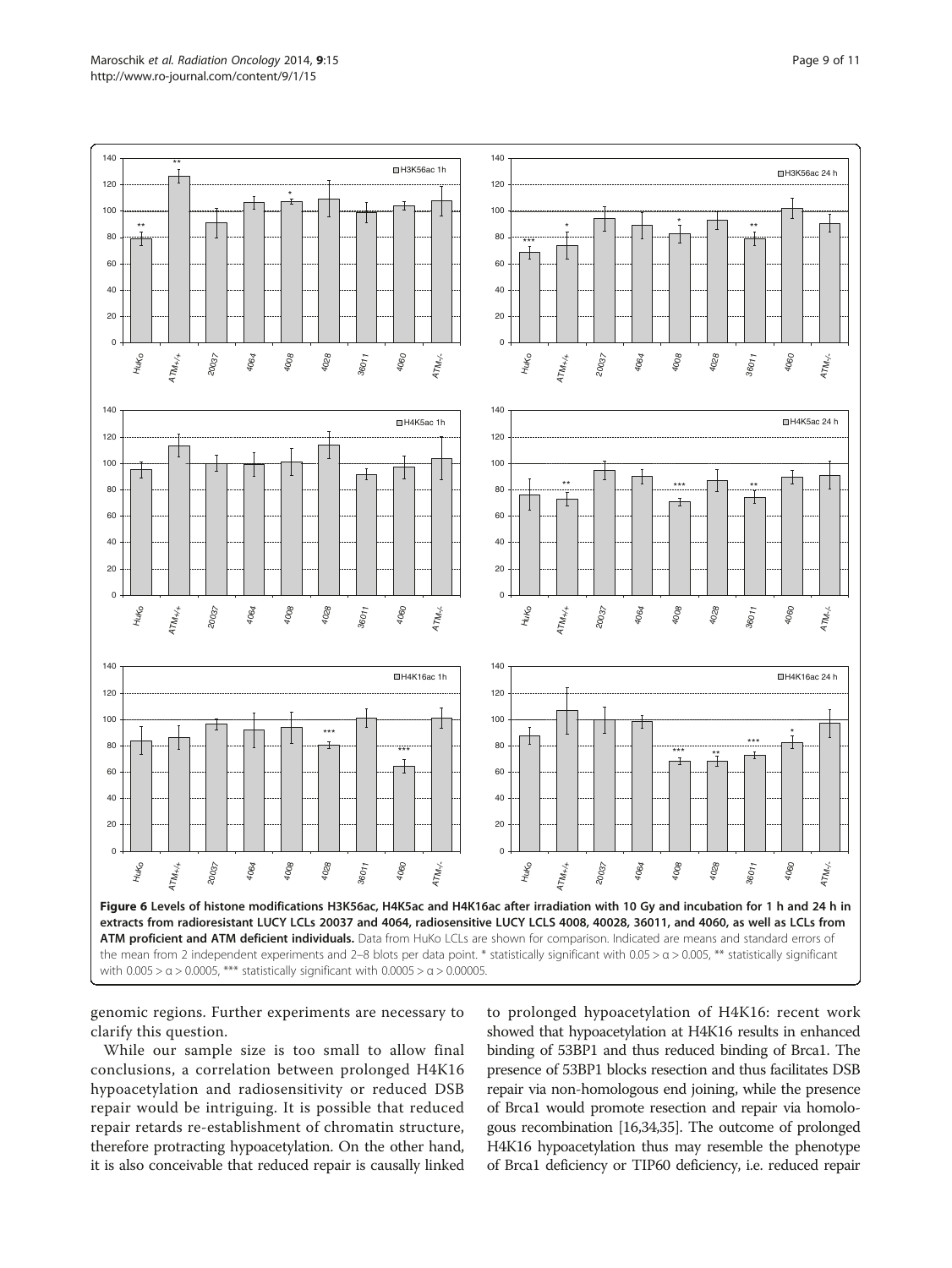<span id="page-9-0"></span>via homologous recombination, more aberration formation, and increased sensitivity to PARP inhibitors [16[,34,35](#page-10-0)]. Others have proposed that H4K16 hypoacetylation leads to a general reduction of DSB repair [\[46-48\]](#page-10-0). In addition, H4K16 hypoacetylation may lead to transcriptional deregulation [\[49,50\]](#page-10-0) and thus affect radiosensitivity. H4K16 hypoacetylation has been implicated as a hallmark of cancer [\[51\]](#page-10-0). Both class I and class III histone deacetylases (HDACs) can deacetylate H4K16ac [[52\]](#page-10-0). Inhibitors of HDAC are increasingly considered as cancer therapeuticals that have a potential to radiosensitize tumour cells [\[53](#page-10-0)]. Our observations suggest, however, that in some situations the inhibition of H4K16 hypoacetylation may render cells more resistant towards the effects or irradiation. Clearly, more research is needed to clarify the relation between radiation response and histone hypoacetylation.

## Conclusions

By screening a variety of histone PTMs for radiationinduced alterations in a normal human LCL, we observed little variation in histone methylation marks, except for tri-methylation of H3K4 the levels of which were reduced after irradiation. In contrast, consistent alterations in all acetylation marks tested suggest a rather long-lasting, globally detectable hypoacetylation. In a panel of LCLs established from lung cancer patients, we observed, however, a high degree of variability with regard to radiation-induced alterations in histone acetylation. Of special interest, longterm hypoacetylation of H4K16 was strongest in cell lines exhibiting increased radiosensitivity and enhanced levels of residual γ-H2AX foci. This observation may have implications for the use of HDAC inhibitors in radiation oncology.

#### Abbreviations

BSA: Bovine serum albumin; DSB: Double-strand break; EBS: Epsein-Barr-Virus; IRIF: Ionizing radiation-induced foci; LCL: Lymphoblastoid cell line; LUCY: Lung cancer in the young; PBS: Phosphate-buffered saline; PRC2: Polycomb repressive complex 2; PTM: Post-translational modification.

#### Competing interests

The authors declare no competing interests.

#### Author's information

Belinda Maroschik is née Mazurek.

#### Authors' contributions

AAF and BM designed screening study. BM performed analysis of histone modifications, AG cultivated LCLs and, together with AK, performed radiosensitivity analyses, AK and UR performed γH2AX foci analysis. All authors designed characterization of LUCY cell lines. MG and SH provided materials. AAF wrote the manuscript with contributions of BM and SM. All authors read and approved the final manuscript.

#### Acknowledgement

This work was financially supported by Federal Ministry of Education and Research (Germany), Kompetenzverbund Strahlenforschung (03NUK007C).

#### Author details

<sup>1</sup>Department of Radiation Oncology, Ludwig-Maximilians-University, Munich, Germany. <sup>2</sup>Department Radiation Protection and Health, Federal Office for Radiation Protection, Neuherberg, Germany. <sup>3</sup>Institute of Radiation Biology,

Helmholtz Zentrum München, German Research Center for Environment and Health, Neuherberg, Germany. <sup>4</sup>Clinical Cooperation Group "Personalized Radiotherapy in Head and Neck Cancer", Research Unit of Radiation Cytogenetics, Helmholtz Zentrum München, German Research Center for Environment and Health, Neuherberg, Germany.

#### Received: 16 November 2013 Accepted: 23 December 2013 Published: 9 January 2014

#### References

- 1. Murray JM, Stiff T, Jeggo PA: DNA double-strand break repair within heterochromatic regions. Biochem Soc Trans 2012, 40:173–178.
- 2. Smeenk G, van Attikum H: The chromatin response to DNA breaks: leaving a mark on genome integrity. Annu Rev Biochem 2013, 82:55–80.
- 3. Thompson LH: Recognition, signaling, and repair of DNA double-strand breaks produced by ionizing radiation in mammalian cells: the molecular choreography. Mutat Res 2012, 751:158–246.
- 4. Friedl AA, Mazurek B, Seiler DM: Radiation-induced alterations in histone modification patterns and their potential impact on short-term radiation effects. Front Oncol 2012, 2:117.
- 5. Tjeertes JV, Miller KM, Jackson SP: Screen for DNA-damage-responsive histone modifications identifies H3K9Ac and H3K56Ac in human cells. EMBO J 2009, 28:1878–1889.
- 6. Bannik K, Rössler U, Faus-Kessler T, Gomolka M, Hornhardt S, Dalke C, Klymenko O, Rosemann M, Trott KR, Atkinson M, Kulka U, Graw J: Are mouse lens epithelial cells more sensitive to γ-irradiation than lymphocytes? Radiat Environ Biophys 2013, 52:279–286.
- 7. Savic V: Do chromatin changes around a nascent double strand DNA break spread spherically into linearly non-adjacent chromatin? Front Genet 2013, 4:139.
- 8. Jørgensen S, Schotta G, Sørensen CS: Histone H4 Lysine 20 methylation: key player in epigenetic regulation of genomic integrity. Nucleic Acids Res 2013, 41:2797–2806.
- 9. Botuyan MV, Lee J, Ward IM, Kim JE, Thompson JR, Chen J, Mer G: Structural basis for the methylation state-specific recognition of histone H4-K20 by 53BP1 and Crb2 in DNA repair. Cell 2006, 127:1361–1373.
- 10. Hartlerode AJ, Guan Y, Rajendran A, Ura K, Schotta G, Xie A, Shah JV, Scully R: Impact of histone H4 lysine 20 methylation on 53BP1 responses to chromosomal double strand breaks. PLoS One 2012, 7:e49211.
- 11. Houston SI, McManus KJ, Adams MM, Sims JK, Carpenter PB, Hendzel MJ, Rice JC: Catalytic function of the PR-Set7 histone H4 lysine 20 monomethyltransferase is essential for mitotic entry and genomic stability. J Biol Chem 2008, 283:19478–19488.
- 12. Schotta G, Sengupta R, Kubicek S, Malin S, Kauer M, Callén E, Celeste A, Pagani M, Opravil S, De La Rosa-Velazquez IA, Espejo A, Bedford MT, Nussenzweig A, Busslinger M, Jenuwein T: A chromatin-wide transition to H4K20 monomethylation impairs genome integrity and programmed DNA rearrangements in the mouse. Genes Dev 2008, 22:2048–2061.
- 13. Spektor TM, Rice JC: Identification and characterization of posttranslational modification-specific binding proteins in vivo by mammalian tethered catalysis. Proc Natl Acad Sci USA 2009, 106:14808–4813.
- 14. Yang H, Pesavento JJ, Starnes TW, Cryderman DE, Wallrath LL, Kelleher NL, Mizzen CA: Preferential dimethylation of histone H4 lysine 20 by Suv4-20. J Biol Chem 2008, 283:12085–12092.
- 15. Goodarzi AA, Kurka T, Jeggo PA: KAP-1 phosphorylation regulates CHD3 nucleosome remodeling during the DNA double-strand break response. Nat Struct Mol Biol 2011, 18:831–839.
- 16. Hsiao KY, Mizzen CA: Histone H4 deacetylation facilitates 53BP1 DNA damage signaling and double-strand break repair. J Mol Cell Biol 2013, 5:157–165.
- 17. Yan Q, Dutt S, Xu R, Graves K, Juszczynski P, Manis JP, Shipp MA: BBAP monoubiquitylates histone H4 at lysine 91 and selectively modulates the DNA damage response. Mol Cell 2009, 36:110–120.
- 18. Sun Y, Jiang X, Xu Y, Ayrapetov MK, Moreau LA, Whetstine JR, Price BD: Histone H3 methylation links DNA damage detection to activation of the tumour suppressor Tip60. Nat Cell Biol 2009, 11:1376–1382.
- 19. Ayoub N, Jeyasekharan AD, Bernal JA, Venkitaraman AR: HP1-beta mobilization promotes chromatin changes that initiate the DNA damage response. Nature 2008, 453:682–686.
- 20. Luijsterburg MS, Dinant C, Lans H, Stap J, Wiernasz E, Lagerwerf S, Warmerdam DO, Lindh M, Brink MC, Dobrucki JW, Aten JA, Fousteri MI,